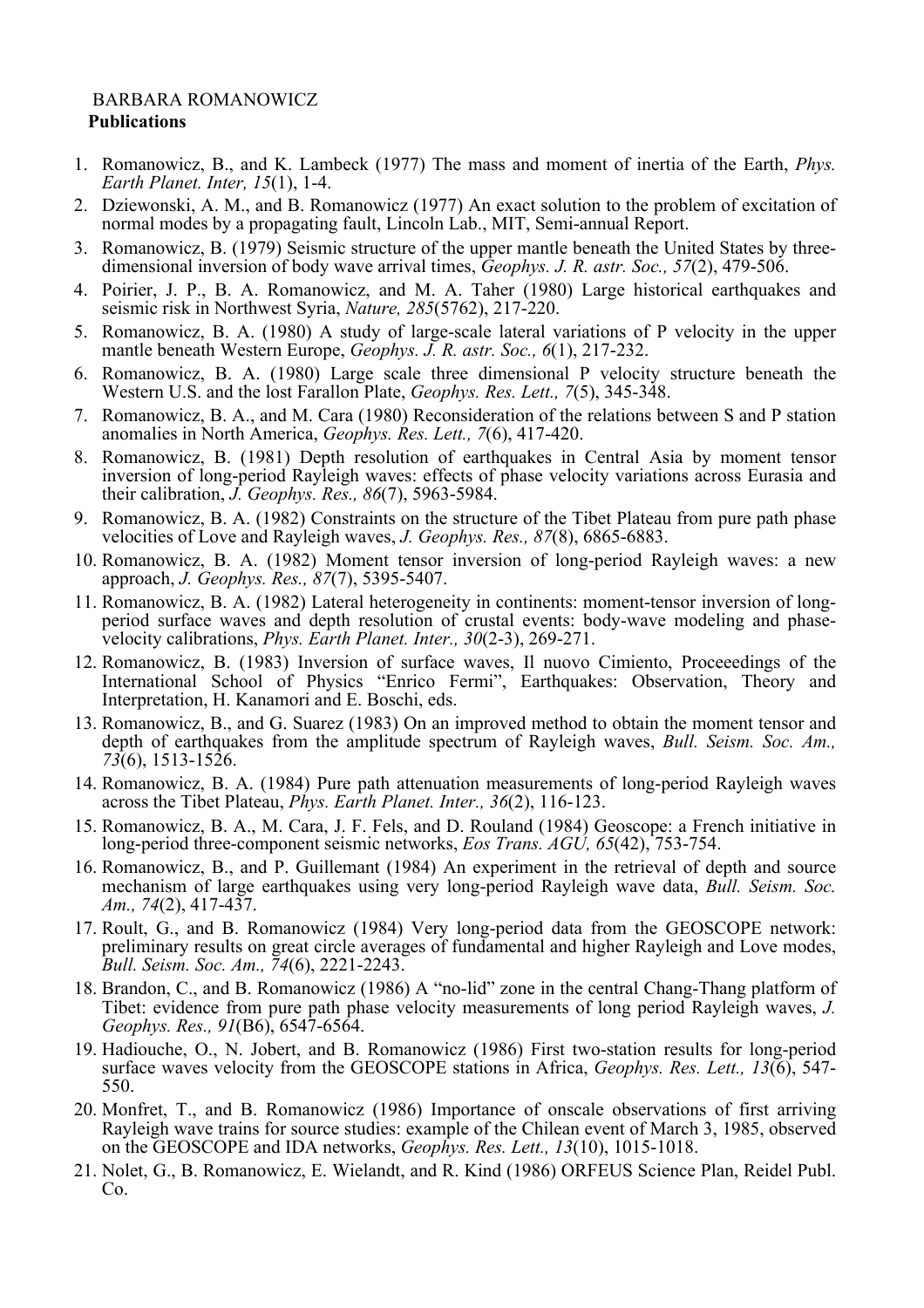- 22. Romanowicz, B. A., and A. M. Dziewonski (1986) Towards a federation of broadband seismic networks, *Eos Trans. AGU, 67,* 541-542.
- 23. Romanowicz, B., and T. Monfret (1986) Source process times of large earthquakes by moment tensor inversion for mantle wave data and the effect of lateral heterogeneity, *Ann. Geophys., 4, B,* 3, 271-283.
- 24. Romanowicz, B., and G. Roult (1986) First-order asymptotics for the eigenfrequencies of the Earth and application to the retrieval of large-scale lateral variations of structure, *Geophys. J. R. astr. Soc., 87*(1), 209-239.
- 25. Roult, G., B. Romanowicz and N. Jobert (1986) Observations of departures from classical approximations on very long-period GEOSCOPE records, Ann. Geophys. Series B, 4 B3, 241- 250.
- 26. Romanowicz, B. (1987) Multiplet-multiplet coupling due to lateral heterogeneity: asymptotic effects on the amplitude and frequency of the Earth's normal modes, *Geophys. J. R. astr. Soc., 90*(1), 75-100.
- 27. Romanowicz, B., and A. M. Dziewonski (1987) Global digital seismographic network: research opportunities and recent initiatives. in *Composition. Structure and Dynamics of the Lithosphere*asthenosphere system, C. Fuchs, C. Froidevaux, eds., AGU, Public., Geodynamics series, Vol. 16, 99-110.
- 28. Romanowicz, B., G. Roult, and T. Kohl (1987) The upper mantle degree two pattern: constraints from Geoscope fundamental spheroidal mode eigenfrequency and attenuation measurements, *Geophys. Res. Lett., 14*(12), 1219-1222.
- 29. Romanowicz, B., and G. Roult (1988) Asymptotic approximations for normal modes and surface waves in the vicinity of the antipode: constraints on global earth models, *J. Geophys. Res., 93*(B7), 7885-7896.
- 30. Romanowicz, B., and R. Snieder (1988) A new formalism for the effect of lateral heterogeneity on normal modes and surface waves: II, General anisotropic perturbation, *Geophys. J. R. astr. Soc., 93*(1), 91-99.
- 31. Snieder, R., and B. Romanowicz (1988) A new formalism for the effect of lateral heterogeneity on normal modes and surface waves: I, Isotropic perturbations, perturbations of interfaces and gravitational perturbations, *Geophys. J. R. astr. Soc., 92*(2), 207-222.
- 32. Cisternas, A., H. Philip, J. C. Bousquet, M. Cara, A. Deschamps, L. Dorbath, C. Dorbath, H. Haessler, E. Jimenez, A. Nercessian, L. Rivera, B. Romanowicz, et al. (1989) The Spitak (Armenia) earthquake of December 7, 1988: field observations, seismology and tectonics, *Nature, 339*(6227), 675-679.
- 33. Mocquet, A., B. Romanowicz, and J. P. Montagner (1989) Three-dimensional structure of the upper mantle beneath the Atlantic Ocean inferred from long-period Rayleigh waves: 1. Group and phase velocity distributions, *J. Geophys. Res., 94*(B6), 7449-7468.
- 34. Neele, F., P. Lognonné, B. Romanowicz, and R. Snieder (1989) Effect of sharp lateral heterogeneity on the Earth's normal modes, *Geophys. Res. Lett., 16*(5), 397-400.
- 35. Vinnik, L. P., V. Farra, and B. Romanowicz (1989) Azimuthal anisotropy in the earth from observations of SKS at Geoscope and Nars broadband stations, *Bull. Seism. Soc. Am., 79*(5), 1542-1558.
- 36. Vinnik, L. P., V. Farra, and B. Romanowicz (1989) Observational evidence for diffracted SV in the shadow of the Earth's core, *Geophys. Res. Lett., 16*(6), 519-522.
- 37. Ekström, G., and B. Romanowicz (1990) The 23 May 1989 Macquarie ridge earthquake: a very broad band analysis, *Geophys. Res. Lett., 17*(7), 993-996.
- 38. Lognonné, P., and B. Romanowicz (1990a) Modelling of coupled normal modes of the Earth: the spectral method, *Geophys. J. Int., 102*(2), 365-395.
- 39. Lognonné, P., and B. Romanowicz (1990b) Effect of a global plume distribution on Earth normal models, *Geophys. Res. Lett., 17*(10), 1493-1496.
- 40. Mocquet, A., and B. Romanowicz (1990) Three-dimensional structure of the upper mantle beneath the Atlantic Ocean inferred from long-period Rayleigh waves: 2. Inversion, *J. Geophys. Res., 95*(B5), 6787-6798.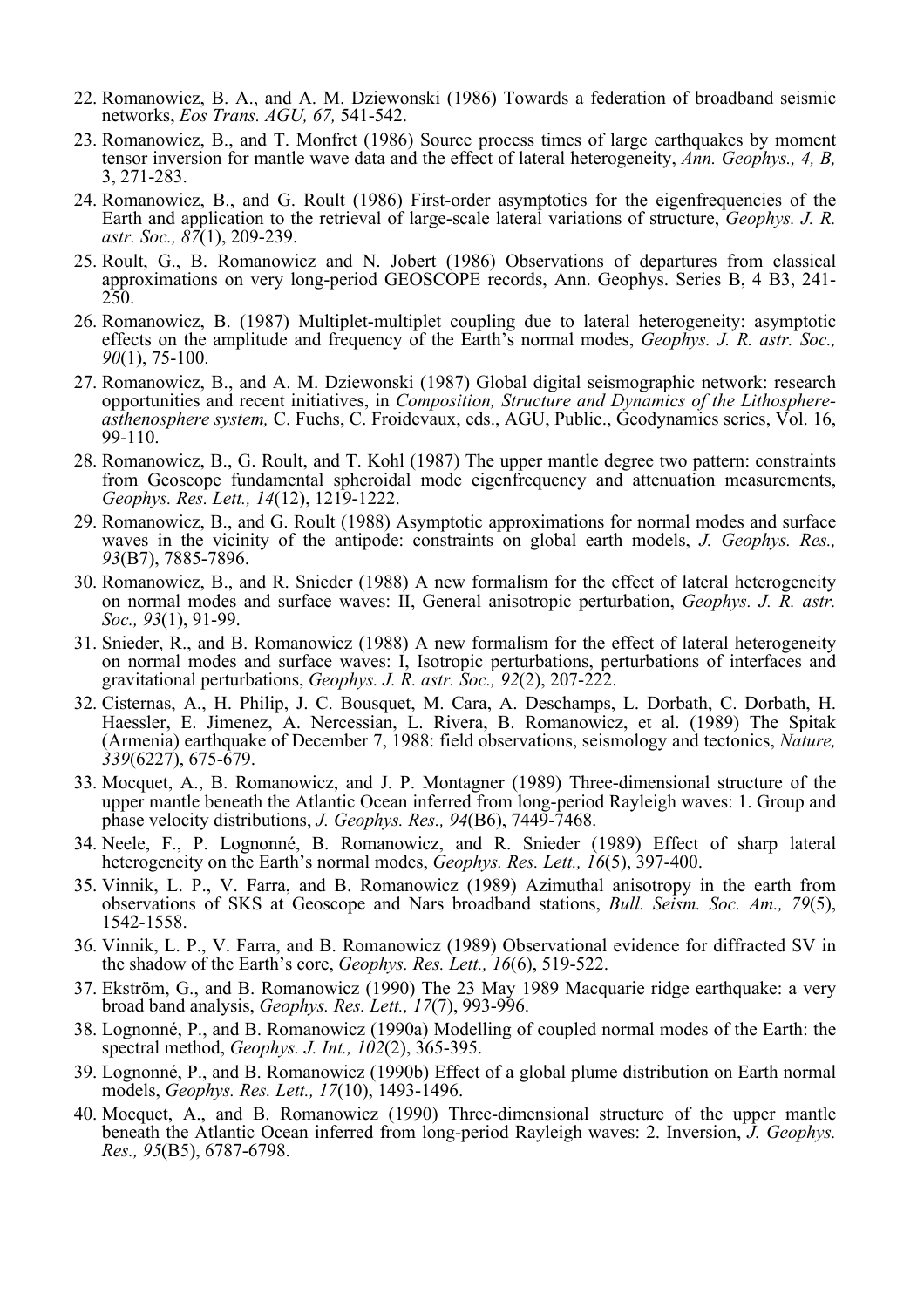- 41. Monfret, T., A. Deschamps, and B. Romanowicz (1990) The Romanian earthquake of August 30, 1986: a study based on GEOSCOPE very long-period and broadband data, *Pure Appl. Geophys., 133*(2), 367-379.
- 42. Romanowicz, B. (1990) Asymptotic Theory of Normal Modes and Surface Waves, in *Oceanographic and Geophysical Tomography,* pp. 134-158, Y. Desaubies, A. Tarantola, eds., Elsevier.
- 43. Romanowicz, B. (1990) The upper mantle degree two: constraints and inferences from global mantle wave attenuation measurements, *J. Geophys. Res., 95*(B7), 11,051-11,071.
- 44. Romanowicz, B., and H. Lyon-Caen (1990) The Loma Prieta earthquake of October 18, 1989: results of teleseismic mantle and body wave inversion, *Geophys. Res. Lett., 17*(8), 1191-1194.
- 45. Roult, G., B. Romanowicz, and J. P. Montagner (1990) 3-D upper mantle shear velocity and attenuation from fundamental mode free oscillation data, *Geophys. J. Int., 101*(1), 61-80.
- 46. Bernard, P., J. F. Karczewski, M. Morand, B. Dole, and B. Romanowicz (1991) The G- Calibration: a new method for an absolute in situ calibration of long-period accelerometers, tested on the Streckeisen instruments of the GEOSCOPE network, *Bull. Seism. Soc. Am., 81*(4), 1360- 1372.
- 47. Farra, V., L. P. Vinnik, B. Romanowicz, G. L. Kosarev, and R. Kind (1991) Inversion of teleseismic S particle motion for azimuthal anisotropy in the upper mantle: a feasibility study, *Geophys. J. Int., 106*(2), 421-431.
- 48. Gaulon, R., J. Chorowicz, B. Romanowicz et al. (1991) The south Sudan earthquakes of May-July 1990: evidence of an active intracontinental transform zone, C.R.Acad. Sci., Serie II, 312, 377- 384.
- 49. Romanowicz, B. (1991) Seismic tomography of the Earth's mantle, *Ann. Rev. Earth Planet. Sci., 19,* 77-99.
- 50. Romanowicz, B., L. Gee, and R. Uhrhammer (1991) Berkeley Digital Seismic Network: a broadband network for northern and central California, *IRIS Newsletter, XI*(1), 1-5.
- 51. Romanowicz, B., J. F. Karczewski, M. Cara, P. Bernard, J. Borsenberger, J.-M. Cantin, B. Dole, D. Fouassier, J.-C. Koenig, M. Morand, R. Pillet, A. Pyrolley, and D. Rouland (1991) The Geoscope program: present status and perspectives, *Bull. Seism. Soc. Am., 81*(1), 243-264.
- 52. Vinnik, L. P., and B. Romanowicz (1991) Origin of precursors to teleseismic S waves, *Bull. Seism. Soc. Am., 81*(4), 1216-1230.
- 53. Bourjot, L., and B. Romanowicz (1992) Crust and upper mantle tomography in Tibet using surface waves, *Geophys. Res. Lett., 19*(9), 881-884.
- 54. Gaulon, R., J. Chorowicz, G. Vidal, B. Romanowicz, and G. Roult (1992) Regional geodynamic implications of the May-July 1990 earthquake sequence in southern Sudan, *Tectonophysics*, *209*(1-4), 87-103.
- 55. Romanowicz, B. (1992) Strike-slip earthquakes on Quasi-Vertical transcurrent faults: inferences for general scaling relations, *Geophys. Res. Lett., 19*(5), 481-484.
- 56. Bussy, M., J.-P. Montagner, and B. Romanowicz (1993) Tomographic study of upper mantle attenuation in the Pacific Ocean, *Geophys. Res. Lett., 20*(8), 663-666.
- 57. Montagner, J.-P., and B. Romanowicz (1993) Degrees 2-4-6 inferred from seismic tomography, *Geophys. Res. Lett., 20*(7), 631-634.
- 58. Oppenheimer, D., G. Beroza, G. Carver, L. Dengler, L. Gee, B. Romanowicz, et al. (1993) The Cape Mendocino, California, earthquakes of April 1992: Subduction at the triple junction, *Science, 261*(5120), 433-438.
- 59. Romanowicz, B. (1993) Spatiotemporal patterns in the energy release of great earthquakes, *Science, 260*(5116), 1923-1926.
- 60. Romanowicz, B., D. Dreger, M. Pasyanos, and R. Uhrhammer (1993) Monitoring of strain release in central and northern California using broadband data, *Geophys. Res. Lett., 20*(15), 1643-1646.
- 61. Romanowicz, B., and J. Rundle (1993) On scaling relations for large earthquakes, *Bull. Seism. Soc. Am., 83*(4), 1294-1297.
- 62. Dreger, D., and B. Romanowicz (1994) Source characteristics of events in the San Francisco Bay region, in *USGS Open-file report no. 94-176,* 301-309.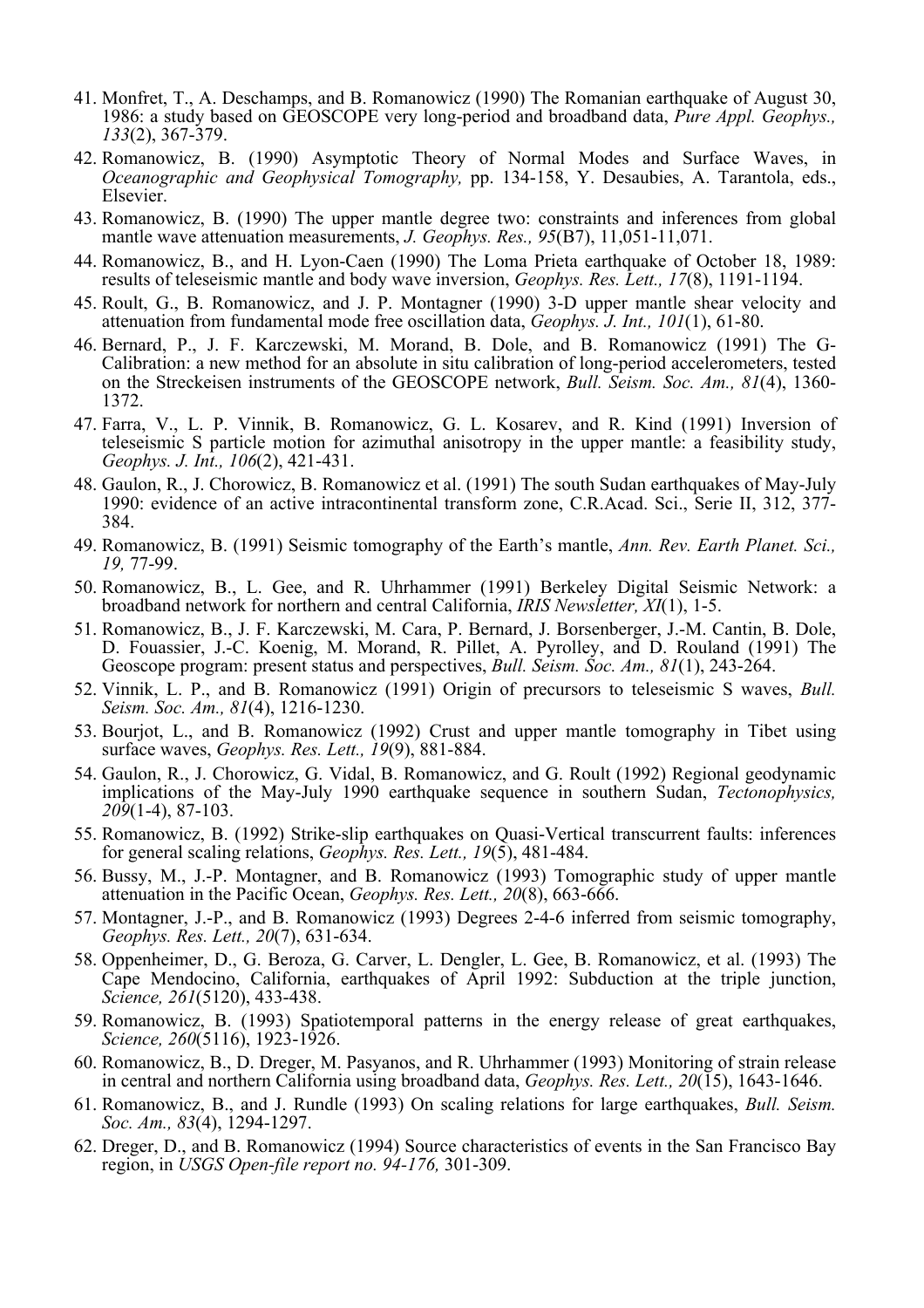- 63. Montagner, J. P., J. F. Karczewski, B. Romanowicz, et al. (1994) The French pilot experiment OFM-SISMOBS: first scientific results on noise level and event detection, *Phys. Earth Planet. Inter., 84*(1-4), 321-336.
- 64. Montagner, J. P., B. Romanowicz, and J. F. Karczewski (1994) A first step toward an Oceanic Geophysical Observatory, *Eos Trans. AGU, 75*(13), 150-151, 154.
- 65. Okal, E. A., and B. A. Romanowicz (1994) On the variation of *b*-values with earthquake size, *Phys. Earth Planet. Inter., 87*(1-2), 55-76.
- 66. Romanowicz B. (1994) Anelastic tomography: a new perspective on upper mantle thermal structure, *Earth Planet. Sci. Lett., 128,* 113-121.
- 67. Romanowicz, B. (1994) On the measurement of anelastic attenuation using amplitudes of low- frequency surface waves, *Phys. Earth Planet. Inter., 84*(1-4), 179-191.
- 68. Romanowicz, B. (1994) Comments on: "A reappraisal of large earthquake scaling" by C. Scholz, *Bull. Seism. Soc. Am., 84*(5), 1675-1676.
- 69. Romanowicz, B., D. Neuhauser, B. Bogaert, and D. Oppenheimer (1994) Accessing Northern California Earthquake Data Via Internet, *Eos Trans. AGU, 75*(23), 257, 259-260.
- 70. Romanowicz B., and J. Rundle (1994) Reply to comments on "On scaling relations for large earthquakes" by Sornette and Sornette, *Bull. Seism. Soc. Am., 84*(5), 1684.
- 71. Vinnik, L., B. Romanowicz, and L. Breger (1994) Anisotropy in the center of the inner core, *Geophys. Res. Lett., 21*(16), 1671-1674.
- 72. Kuo, C., H. J. Crawford, R. Jeanloz, B. Romanowicz, G. Shapiro, and M. L. Stevenson (1995) Extraterrestrial neutrinos and Earth structure, *Earth Planet. Sci. Lett., 133*(1-2), 95-103.
- 73. Le Stunff, Y., C. W. Wicks, and B. Romanowicz (1995) P'P' precursors under Africa: evidence for mid-mantle reflectors, *Science, 270*(5233), 74-77.
- 74. Li, X.-D., and B. Romanowicz (1995) Comparison of global waveform inversions with and without considering cross-branch modal coupling, *Geophys. J. Int., 121*(3), 695-709.
- 75. Romanowicz, B. (1995) A global tomographic model of shear attenuation in the upper mantle, *J. Geophys. Res., 100*(B7), 12,375-12,394.
- 76. Vinnik, L., B. Romanowicz, Y. Le Stunff, and L. Makeyeva (1995) Seismic anisotropy in the D" layer, *Geophys. Res. Lett., 22*(13), 1657-1660.
- 77. Antolik, M., D. Dreger, and B. Romanowicz (1996) Finite fault source study of the great 1994 deep Bolivia earthquake, *Geophys. Res. Lett., 23*(13), 1589-1592.
- 78. Gee, L. S., D. S. Neuhauser, D. S. Dreger, M. E. Pasyanos, R. A. Uhrhammer, and B. Romanowicz (1996) Real-time seismology at UC Berkeley: The Rapid Earthquake Data Integration Project, *Bull. Seism. Soc. Am., 86*(4), 936-945.
- 79. Li, X.-D., and B. Romanowicz (1996) Global mantle shear velocity model developed using nonlinear asymptotic coupling theory, *J. Geophys. Res., 101*(B10), 22,245-22,272.
- 80. Pasyanos, M. E., D. S. Dreger, and B. Romanowicz (1996) Towards real-time estimation of regional moment tensors, *Bull. Seism. Soc. Am., 86*(5), 1255-1269.
- 81. Romanowicz, B., X.-D. Li, and J. Durek (1996) Anisotropy in the inner core: could it be due to low-order convection?, *Science, 274*(5289), 963-966.
- 82. Souriau, A., and B. Romanowicz (1996) Anisotropy in inner core attenuation: a new type of data to constrain the nature of the solid core, *Geophys. Res. Lett., 23*(1), 1-4.
- 83. Uhrhammer, R. A., S. J. Loper, and B. Romanowicz (1996) Determination of local magnitude using BDSN broadband records, *Bull. Seism. Soc. Am., 86*(5), 1314-1330.
- 84. Jeanloz R., and B. Romanowicz (1997) Geophysical dynamics at the center of the Earth, *Physics Today, 50*(8), 22-27.
- 85. Mégnin, C., H. P. Bunge, B. Romanowicz, and M. A. Richards (1997) Imaging 3-D spherical convection models: what can seismic tomography tell us about mantle dynamics?, *Geophys. Res. Lett., 24*(11), 1299-1302.
- 86. Romanowicz, B., L. Gee, M. Murray, D. Neuhauser, and R. Uhrhammer (1997) Real time access to multiparameter geophysical observatories in northern California, *IRIS Newsletter, XVI*(1), 6-8.
- 87. Souriau, A., and B. Romanowicz (1997) Anisotropy in the inner core: relation between P-velocity and attenuation, *Phys. Earth Planet. Inter., 101*(1-2), 33-47.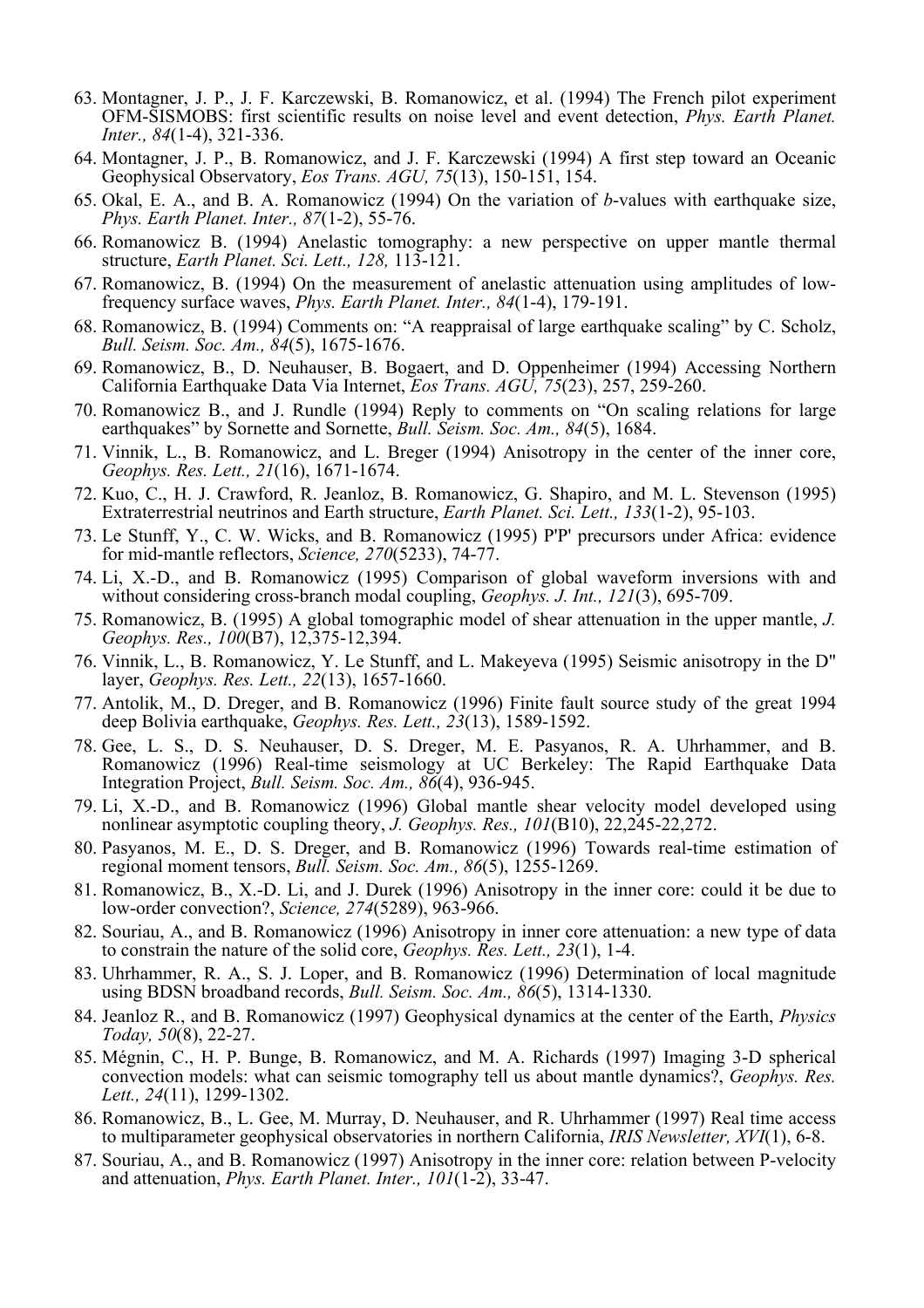- 88. Bréger, L., and B. Romanowicz (1998) Three-dimensional structure at the base of the mantle beneath the central Pacific, *Science, 282*(5389), 718-720.
- 89. Bréger, L., B. Romanowicz, and L. Vinnik (1998) Tests of tomographic models in D" using differential travel time data, *Geophys. Res. Lett., 25*(1), 5-8.
- 90. Bunge, H.-P., M. A. Richards, C. Lithgow-Bertelloni, J. R. Baumgardner, S. P. Grand, and B. Romanowicz (1998), Time scales and heterogeneous structure in geodynamic Earth models, *Science, 280*(5360), 91-95.
- 91. Dreger, D., R. Uhrhammer, M. Pasyanos, J. Franck, and B. Romanowicz (1998) Regional and far- regional earthquake locations and source parameters using sparse broadband networks: a test on the Ridgecrest sequence, *Bull. Seism. Soc. Am., 88*(6), 1353-1362.
- 92. Lognonné, P., V. N. Zharkov, J. F. Karczewski, B. Romanowicz, M. Menvielle, G. Poupinet, B. Brient, C. Cavoit, A. Desautez, B. Dole, D. Franqueville, J. Gagnepain-Beyneix, H. Richard, P. Schibler, and N. Striebig (1998) The seismic OPTIMISM experiment, *Planet. Space Sci., 46*(6/7), 739-747.
- 93. Pollitz, F. F., R. Bürgmann, and B. Romanowicz (1998) Viscosity of oceanic asthenosphere inferred from remote triggering of earthquakes, *Science, 280*(5367), 1245-1249.
- 94. Romanowicz, B. (1998) Attenuation tomography of the Earth's mantle: a review of current status, *Pure Appl. Geophys., 153*(2-4), 257-272.
- 95. Romanowicz, B., D. Stakes, J. P. Montagner, P. Tarits, R. Uhrhammer, M. Begnaud, E. Stutzmann, M. Pasyanos, J.-F. Karczewski, S. Etchemendy, and D. Neuhauser (1998) MOISE: A pilot experiment towards long term sea-floor geophysical observatories, *Earth Planets Space, 50*(11-12), 927-937.
- 96. Stakes, D. S., B. Romanowicz, J.-P. Montagner, P. Tarits, J.-F. Karczewski, S. Etchemendy, C. Dawe, D. Neuhauser, P. McGill, J. C. Koenig, J. Savary, M. Begnaud, and M. Pasyanos (1998) Seismic experiment paves way for long-term seafloor observatories, *Eos Trans. AGU, 79*(26), 301-309.
- 97. Uhrhammer, R. A., W. Karavas, and B. Romanowicz (1998) Broadband seismic station installation guidelines, *Seism. Res. Lett., 69*(1), 15-26.
- 98. Vinnik, L., L. Bréger, and B. Romanowicz (1998) On the inversion of Sd particle motion for seismic anisotropy in D", *Geophys. Res. Lett., 25*(5), 679-682.
- 99. Vinnik, L., L. Bréger, and B. Romanowicz (1998) Anisotropic structures at the base of the Earth's mantle, *Nature, 393*(6685), 564-567.
- 100. Antolik, M., D. Dreger, and B. Romanowicz (1999) Rupture process of large deep-focus earthquakes from inversion of moment rate functions, *J. Geophys. Res., 104*(B1), 863-894.
- 101. Bréger, L., B. Romanowicz, and H. Tkalcic (1999) PKP(BC-DF) travel time residuals and short scale heterogeneity in the deep earth, *Geophys. Res. Lett., 26*(20), 3169-3172.
- 102. Durek, J., and B. Romanowicz (1999) Inner core anisotropy inferred by direct inversion of normal mode spectra, *Geophys. J. Int., 139*(3), 599-622.
- 103. Mégnin, C., and B. Romanowicz (1999) The effects of the theoretical formalism and data selection on mantle models derived from waveform tomography, *Geophys. J. Int., 138(2)*, 366-380.
- 104. Stidham, C., M. Antolik, D. Dreger, S. Larsen, and B. Romanowicz (1999) Three-dimensional structure influences on the strong-motion wavefield of the 1989 Loma Prieta earthquake, *Bull. Seism. Soc. Am., 89*(5), 1184-1202.
- 105. Uhrhammer, R., L. S. Gee, M. Murray, D. Dreger, and B. Romanowicz (1999) The Mw 5.1 San Juan Bautista, California, earthquake of 12 August 1998, *Seism. Res. Lett., 70*(1), 10-18.
- 106. Bréger, L., B. Romanowicz, and S. Rousset (2000) New constraints on the structure of the inner core from P'P', *Geophys. Res. Lett., 27*(17), 2781-2784.
- 107. Bréger, L., F. Tajima, D. Dreger, and B. Romanowicz (2000) Source rupture of the 17 August Izmit/Turkey earthquake, in *The 1999 Izmit and Duzce Earthquakes: Preliminary Results,* edited by A. Barka, O. Kozaci, S. Akyuz, and E. Altunel, pp. 123-130, ITU publication, ISBN 975-561- 182-7, Istanbul, Turkey.
- 108. Bréger, L., H. Tkalcic, and B. Romanowicz (2000) The effect of D" on PKP(AB-DF) travel time residuals and possible implications for inner core structure, *Earth Planet. Sci. Lett., 175*(1-2), 133-143.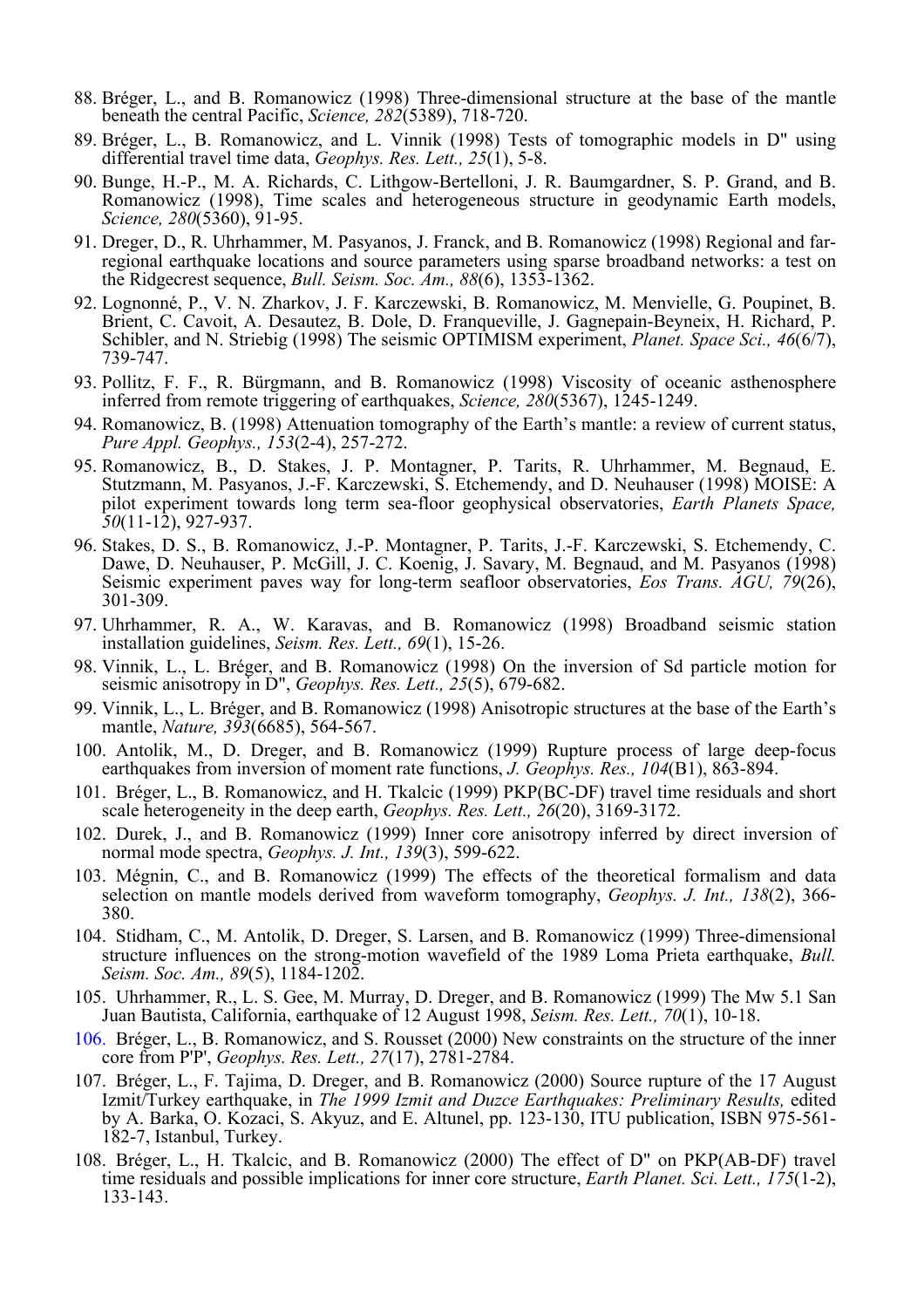- 109. Clévédé É., C. Mégnin, B. Romanowicz, and P. Lognonné (2000) Seismic waveform modeling and surface wave tomography in a three-dimensional Earth: asymptotic and non-asymptotic approaches, *Phys. Earth Planet. Inter., 119*(1-2), 37-56.
- 110. Igel, H., N. Takeuchi, R. J. Geller, C. Megnin, H.-P. Bunge, E. Clévédé, J. Dalkolmo, and B. Romanowicz (2000) The COSY Project: verification of global seismic modeling algorithms, *Phys. Earth Planet. Inter., 119*(1-2), 3-23.
- 111. Mégnin, C., and B. Romanowicz (2000) The three-dimensional shear velocity structure of the mantle from the inversion of body, surface and higher-mode waveforms, *Geophys. J. Int., 143*(3), 709-728.
- 112. Mégnin, C., and B. Romanowicz (2000) A comparison between tomographic and geodynamic models of the Earth's mantle, in *The History and Dynamics of Global Plate Motions,* Geophysical Monograph 121, AGU, 257-276.
- 113. Romanowicz, B., and L. Bréger (2000) Anomalous splitting of free oscillations: a reevaluation of possible interpretations, *J. Geophys. Res., 105*(B9), 21,559-21,578.
- 114. Romanowicz, B., and J. J. Durek (2000) Seismological constraints on attenuation in the earth: a review, in *Earth's Deep Interior: Mineral Physics and Tomography From the Atomic to the Global Scale,* Geophysical Monograph 117, AGU, 161-179.
- 115. Bréger, L., B. Romanowicz, and C. Ng (2001) The Pacific plume as seen by S, ScS, and SKS, *Geophys. Res. Lett, 28*(9), 1859-1862.
- 116. Romanowicz, B. (2001) Can we resolve 3D density heterogeneity in the lower mantle?, *Geophys. Res. Lett., 28*(6), 1107-1110.
- 117. Romanowicz, B., and D. Giardini (2001) The future of permanent seismic networks, *Science, 293*(5537), 2000-2001.
- 118. Stutzmann, E., J.-P. Montagner, et al. (2001) MOISE: A prototype multiparameter ocean- bottom station, *Bull. Seism. Soc. Am., 91*(4), 885-892.
- 119. Uhrhammer, R. A., D. Dreger, and B. Romanowicz (2001) Best practice in earthquake location using broadband three-component seismic waveform data, *Pure Appl. Geophys.*, 158(1-2), 259-<br>276.
- 120. Romanowicz, B., and Y. Gung (2002) Superplumes from the core-mantle boundary to the lithosphere: implications for heat flux, *Science, 296*(5567), 513-516*.*
- 121. Gee, L., D. Neuhauser, D. Dreger, M. Pasyanos, R. Uhrhammer, and B. Romanowicz (2002) The Rapid Earthquake Data Integration Project, in *Handbook of Earthquake and Engineering Seismology, IASPEI,* edited by W. H. K. Lee,, vol 1, 1261-1273.
- 122. Kuo, C., and B. Romanowicz (2002) On the resolution of density anomalies in the Earth's mantle using spectral fitting of normal mode data, *Geophys. J. Int., 150,* 162-179*.*
- 123. Montagner, J. P., J. F. Karczewski, E. Stutzmann, G. Roult, W. Crawford, P. Lognonné, L. Beguery, S. Cacho, J. C. Koenig, J. Savary, B. Romanowicz, and D. Stakes (2002) Geophysical ocean bottom observatories or temporary portable networks?, in *Developments in Marine Technology Series, Erice 8-14 Sept. 1999, in press.*
- 124. Romanowicz, B. (2002) Global mantle tomography: present status and perspectives, *Acta Geophys. Polonica, 50*(1), 3-21.
- 125. Romanowicz, B. (2002) Inversion of surface waves: a review, in *Handbook of Earthquake and Engineering Seismology, IASPEI,* edited by W. H. K. Lee, *Part A,* 149-174.
- 126. Romanowicz, B., and L. Ruff (2002) On moment-length scaling of large strike slip earthquakes and the strength of faults, *Geophys. Res. Lett.,* 10.1029/2001GL014479.
- 127. Stakes, D. S., B. Romanowicz, M. Begnaud, K. McNally, J.P. Montagner, E. Stutzmann and M. Pasyanos (2002) The MBARI Margin Seismology Experiment: A prototype seafloor observatory, in "Science-Technology Synergy for Research in the Marine Environment: Challenges for the XXI Century, L. Beranzoli, P. Favali and G. Smirglio, Eds, Developments in *Marine Technology, 12,* 93-110.
- 128. Tajima, F., C. Mégnin, D. S. Dreger, and B. Romanowicz (2002) Feasibility of real-time broadband waveform inversion for simultaneous moment tensor and centroid location determination, *Bull. Seism. Soc. Am., 92*(2), 739-750.
- 129. Tkalcic, H., and B. Romanowicz (2002) Short scale heterogeneity in the lowermost mantle: insights from PcP-P and ScS-S data, *Earth Planet. Sci. Lett., 201(1),* 57-68.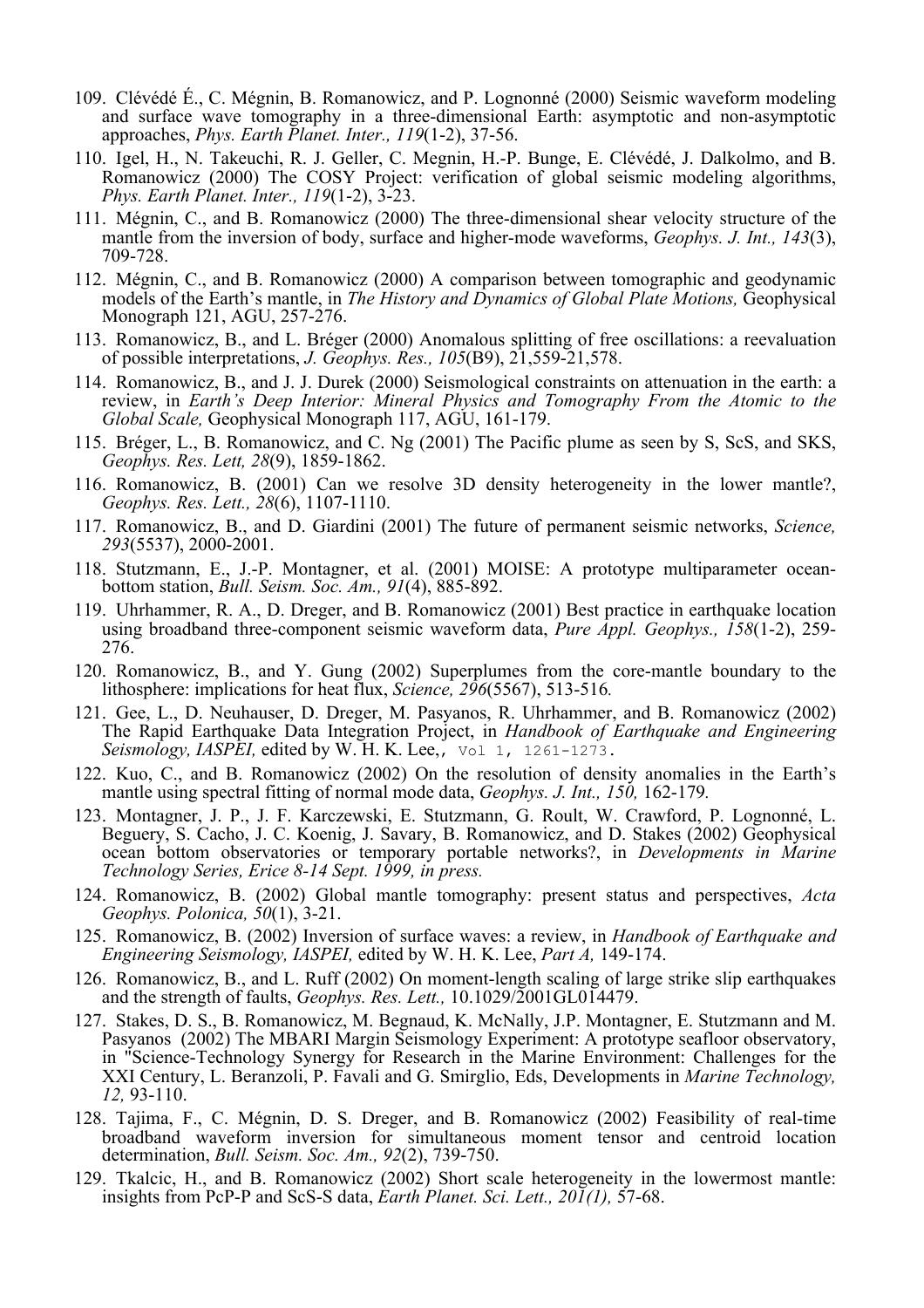- 130. Tkalcic, H., B. Romanowicz, and N. Houy (2002) Constraints on D" structure using PKP(AB-DF), PKP(BC-DF) and PcP-P travel time data from broadband records, *Geophys. J. Int., , 148,*  599-616*.*
- 131. Romanowicz, B., H. Tkalcic, and L. Bréger (2002) On the origin of complexity in PKP travel time data from broadband records, AGU Geodynamics Series, vol edited by V. Dehant, K. Creager, *31,* 31-44*.*
- 132. Romanowicz, B. (2002) The 3D structure of the lower mantle, *C.R.A.S., 335*, 23-36.
- 133. Romanowicz, B. (2003) Global mantle tomography: progress status in the last 10 years, *Annu. Rev. Geoph. Space Phys, 31 (1)*, 303.
- 134. Gung, YC, M. Panning and B. Romanowicz (2003) Anisotropy and thickness of the lithosphere, *Nature, 422,* 707-711*.*
- 135. Capdeville, Y., A. To and B. Romanowicz (2003) Coupling spectral elements and modes in a spherical earth: an extension to the "sandwich" case, *Geophys. J. Int., 154,* 44-57.
- 136. Romanowicz, B., D. Stakes, R. Uhrhammer, P. McGill, D. Neuhauser, T. Ramirez, D. Dolenc (2003) The MOBB experiment: a prototype permanent off-shore ocean bottom broadband station, *EOS Trans AGU, 84,* 325-332.
- 137. Romanowicz, B., D. Stakes, R. Uhrhammer et al. (2003) Academy report encourages NSF ocean observatories initiative, EOS, 84, 326-327.
- 138. Gee, L., D. Neuhauser, D. Dreger, B. Romanowicz et al. (2003) The rapid earthquake data integrtion project, Intern. Geophys., 81, 1261-1273.
- 139. Panning, M. and B. Romanowicz (2004) Inference on flow at the base of Earth's mantle based on seismic anisotropy, *Science, 303*, 351-353.
- 140. Gung, Y. C., and B. Romanowicz (2004) Q tomography of the upper mantle using three component long period waveforms, *Geophys. J. Int.*, *15*7, 813-830
- 141. Cao, A. and B. Romanowicz (2004) Constraints on Density and Shear Velocity Contrasts at the Inner Core Boundary, *Geophys. J. Int., 157*, 1-6.
- 142. Rhie, J. and B. Romanowicz (2004) Excitation of earth's incessant freeoscillations by Atmosphere-Ocean-Seafloor coupling, *Nature, 431*, 552-556.
- 143. Cao, A. and B. Romanowicz (2004) Hemispherical transition of seismic attenuation at the top of the earth's inner core, *Earth Planet. Sci. Lett., 228*, 243-253.
- 144. To, A., B. Romanowicz, Y. Capdeville and N. Takeuchi (2005) 3D effects of sharp boundaries at the borders of the African and Pacific Superplumes: observation and modeling, *Earth and Planet. Sci. Lett.,*233, 137-153.
- 145. Cao, A., B. Romanowicz and N. Takeuchi (2005) An observation of PKJKP: inferences on inner core shear properties, *Science*, 308, 1453-1455.
- 146. Dolenc, D., B. Romanowicz, D. Stakes, P. McGill and D. Neuhauser (2005) Observations of infragravity waves at the Monterey Ocean Bottom broadband station (MOBB), *Geochem. Geophys. Geosyst*., 5, Q09002, doi:10.1029/2005/2005GC000988.
- 147. Capdeville, Y., Y. Gung and B. Romanowicz (2005) Towards global Earth Tomography using the Spectral Element Method: a technique based on source stacking, *Geophys. J. Int*., 162, 541-554.
- 148. Dreger, D. S., L. Gee, P. Lombard, M. H. Murray, and B. Romanowicz (2005), Rapid finite- souce analysis and near-fault strong ground motions: Application to the 2003 Mw 6.5 San Simeon and 2004 Mw 6.0 Parkfield earthquakes, *Seismol. Res. Lett*., 76(1), 40-48.
- 149. Romanowicz, B., D. Stakes, D. Dolenc, P. McGill, R. Uhrhammer and T. Ramirez (2006) The Monterey Bay Broadband Ocean Bottom Seismic Observatory, *Annals of Geophysic*s, http://hdl.handle.net/2122/1067.
- 150. Dolenc, D., et al. (2006), Monterey Ocean Bottom Broadband Station (MOBB): data analysis and noise reduction,Seismological Research Letters, 77, 218.
- 151. Panning, M. and B. Romanowicz (2006) A three dimensional radially anisotropic model of shear velocity in the whole mantle, *Geophys. J. Int*., 167, 361-379.
- 152. Rhie, J. and B. Romanowicz (2006) A study of the relation between ocean storms and the earth's hum, *G-cubed*, 7, doi:10.1029/2006GC001274.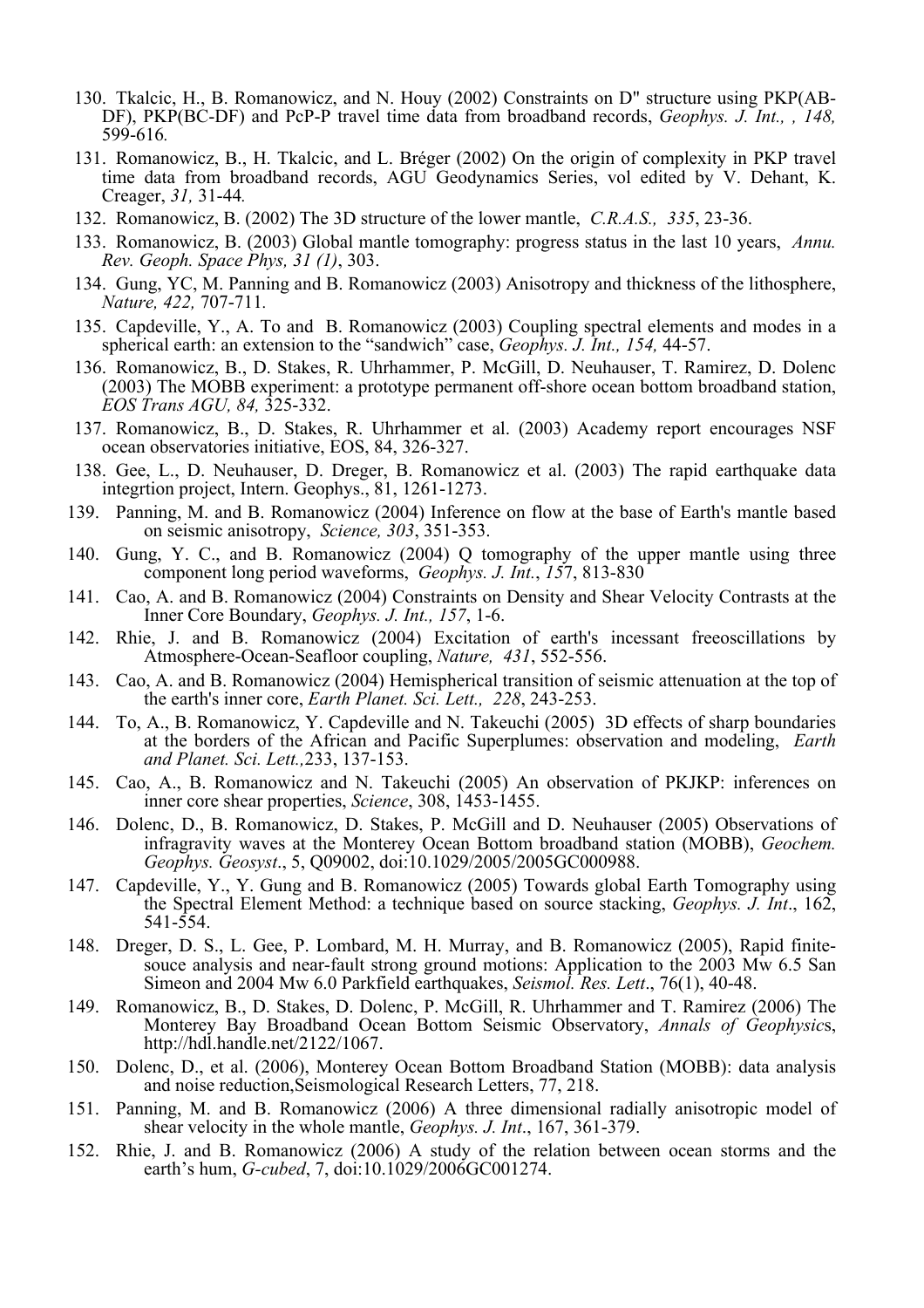- 153. Rhie, J., D. Dreger, R. Burgmann and B. Romanowicz (2006) Joint slip inversion of the 2004 Sumatra-Andaman earthquake from long period global seismic waveforms and GPS static offsets, *Bull. Seism. Soc. Am*., 97, S115-S127.
- 154. Cammarano, F., V. Lekic, M. Manga, M. Panning, and B. Romanowicz (2006) Europa Scenarios: 1. Physically Consistent Interior Models, *J. Geophys. Res*., 111, E12009, doi:10.1029/2006JE002710.
- 155. Panning, M., V. Lekic, M. Manga, F. Cammarano and B. Romanowicz (2006) Long-period seismology on Europa: 2. Predicted Seismic Response, *J. Geophys. Res*., 111, E12008, doi:10.1029/2006JE002712.
- 156. Hedlin, M. and B. Romanowicz (2006) The sound of silence, Physics World, 19, 21-25.
- 157. Suyehiro, K. , H. P. Montagner, R. A. Stephen, B. Romanowicz et al. (2006) Ocean Seismic Observatories, Oceanography, 19, 144-149.
- 158. Cao, A., Y. Masson and B. Romanowicz (2007) Short Wavelength Topography on the Inner Core Boundary, *PNAS*, 104, 31-35. (highlighted in Science, Jan 2007)
- 159. Dolenc, D., B. Romanowicz, R. Uhrhammer, P. McGill, D. Neuhauser and D. Stakes (2007) Identifying and Removing Noise from the Monterey Ocean Bottom Broadband Seismic Station (MOBB) data, *G-cubed*, 8, doi:10.1029/2006GC001403.
- 160. Cao A. and B. Romanowicz (2007) Locating scatterers in the mantle using array analysis of PKP precursors from an earthquake doublet, *Earth Planet. Sci. Lett*., 255, 22-31`.
- 161. Cammarano, F. and B. Romanowicz (2007) Insights into the nature of the transition zone from physically constrained inversion of long-period seismic data, *PNAS*, *doi*: physically constrained inversion of long-period seismic data, *PNAS, doi: 10.1073/pnas.0608075104*.
- 162. Marone, F. and B. Romanowicz (2007) On the depth distribution of azimuthal anisotropy in the continental upper mantle, *Nature*, 447, 198-201.
- 163. Marone, F. and B. Romanowicz (2007) Non-linear crustal corrections in high-resolution waveform seismic tomography, *Geophys. J. Int*., 170, 460-467.
- 164. Marone, F., Y. C. Gung and B. Romanowicz (2007) Three dimensional radial anisotropic structure of the North American upper mantle from inversion of surface waveform data, *Geophys. J. Int.*, 171, 206-222: 10.1111/j.1365-246X.2007.03465.x
- 165. Cao, A. and B. Romanowicz (2007) Test of the Innermost Inner Core Models Using Broadband PKIKP travel time residuals, *Geophys. Res. Lett.,* , 34, L08303, doi:10.1029/2007GL029384..
- 166. Romanowicz, B. and B. Mitchell (2007) Q in the Earth from crust to core, Treatise of Geophysics, Vol. 1, published by Elsevier.
- 167. Dziewonski, A. M. and B. Romanowicz (2007) Overview of Volume I: Seismology and structure of the earth, Treatise of Geophysics, Vol. 1, published by Elsevier.
- 168. Romanowicz, B. (2008) Using seismic waves to image Earth's internal structure, *Nature*, 451, 266-268.
- 169. Dolenc, D., B. Romanowicz, P. McGill and W. Wilcock (2008) Observations of infragravity waves at broadband ocean bottom stations Endeavour (KEBB) and Explorer (KXBB), G-Cubed, 9, Q05007, doi:10.1029/2008GC001942.
- 170. Romanowicz, B., M. Panning, Y. Gung and Y. Capdeville (2008) On the computation of long period seismograms in a 3D earth using normal mode based approximations, *Geophys. J. Int*, 175, 520-536, DOI: 10.1111/j.1365-246X.2008.03914.x
- 171. Cammarano, F. and B. Romanowicz (2008) Radial profiles of seismic attenuation in the upper mantle based on physical models, *Geophys. J. Int*., 175, 116-134.
- 172. Romanowicz, B., P. McGill, D. Neuhauser and D. Dolenc (2009) Acquiring real time data from the broadband ocean bottom seismic observatory in Monterey Bay (MOBB), *Seism. Res. Lett.,* , 80, 196- 204
- 173. Romanowicz, B. (2009) The thickness of tectonic plates, *Science*, 324, 474-476.
- 174. Panning, M. Y. Capdeville and B. Romanowicz (2009) Seismic waveform modeling in a 3D earth using the Born approximation: potential shortcomings and a remedy, *Geophys. J. Int.,* 177, 161-178. doi: 10.1111/j.1365-246X.2008.04050.x
- 175. Lekic, V., J. Matas, M. Panning and B. Romanowicz (2009) Measurement and implications of frequency dependence of attenuation. *Earth Planet. Sci. Lett.* frequency dependence of attenuation, *Earth Planet. Sci. Lett.,* doi:10.1016/j.epsl.2009.03.030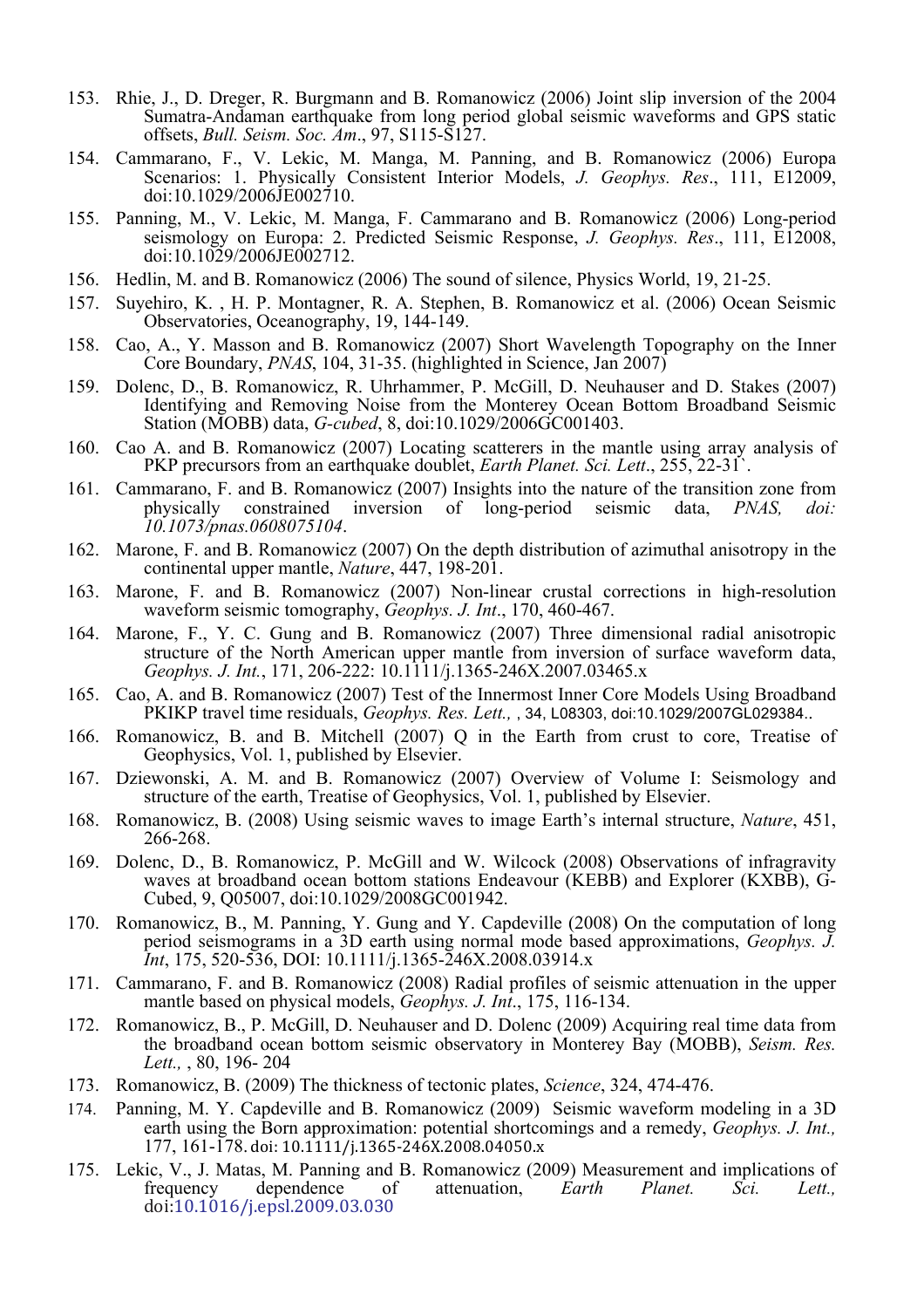- 176. Cao, A. and B. Romanowicz (2009) Constraints on shear wave attenuation in the Earth's inner<br>core from an observation of PKJKP. *Geophys. Res. Lett.* 36, 109301. core from an observation of PKJKP, *Geophys.* doi:10.1029/2009GL038342.
- 177. Cammarano, F., B. Romanowicz, L. Stixrude, C. Lithgow-Bertelloni and W. Xu (2009) Inferring the thermo-chemical structure of the upper mantle from seismic data, *Geophys. J. Int*., 179, 1169-1185.
- 178. Forsyth, D., T. Lay, R. Aster, B. Romanowicz et al. (2009) Grand Challenges for Seismology, EOS Trans AGU, 90, 361-362
- 179. To, A. and B. Romanowicz (2009) Finite frequency effects on global S diffracted travel times, *Geophys. J. Int.*, 179, 1645-1657, doi:10.1111/j.1365-246X.2009.04359.x.
- 180. Montagner, J. P., V. Clouard, J. Campos, A. Cisternas, M. Gerbault and B. Romanowicz (2009) Earthquakes in subduction zones: a multidisciplinary approach, Phys. Earth Planet. Inter., 175, 1-2.
- 181. Brillingerm D. , J.Penzen and B. Romanowicz (2009) Btuce Alan Bolt, 1930-2005 Professor of Seismology, emeritus, Geotech., Geol. and Earthq. Engin., 7, 103-107.
- 182. Lekic, V., J. Matas, M. Panning and B. Romanowicz (2010) Reply to Comments on" Measurement and implications of frequency dependence of attenuation" by I. Morozov, *Earth Planet. Sci. Lett., Earth Planet. Sci. Lett.,* 293, 216-217..
- 183. Lekic, V., M. Panning and B. Romanowicz (2010) A simple method for improving crustal corrections in waveform tomography, *Geophys. J. Int,* 182, 265-278.
- 184. Abt, D., K. M. Fischer, S. W. French, H. A. Ford, H. Yuan and B. Romanowicz (2010), North American Lithospheric Discontinuity Structure Imaged By Ps and Sp Receiver Functions, *J. Geophys. Res.*, 115, B09301, doi:10.1029/2009JB006914.
- 185. Roult, G., J. P. Montagner, B. Romanowicz et al. (2010) GEOSCOPE: Program progress and challenges in the last 30 years, *Seismolog. Res. Lett.* 81, 427-452.
- 186. Yuan, H. and B. Romanowicz (2010) Lithospheric Layering in the North American Continent, *Nature*. 466, 1063-1069.
- 187. Chang, S.-J., S. van der Lee, M. P. Flanagan, H. Bedle, F. Marone, E. M. Matzel, M. E. Pasyanos, A. J. Rodgers, B. Romanowicz, and C. Schmid (2010) Joint inversion for 3 dimensional S-velocity mantle structure along the Tethyan margin, *J. Geophys. Res.,* doi:10.1029/2009JB007204.
- 188. Dziewonski, A. M., V. Lekic and B. Romanowicz (2010) Mantle Anchor Structure: an Argument for Bottom up Tectonics, *Earth and Planetary Science Lett.*, 299, 69-79. (Highlighted in Nature Geosciences)
- 189. Panning, M., V. Lekic and B. Romanowicz (2010) The importance of crustal corrections in the development of a new global model of radial anisotropy, *J. Geophys. Res*. doi:10.1029/2010JB007520,
- 190. Yuan, H. and B. Romanowicz (2010) Depth dependent anisotropy in the western U.S. upper mantle*, Earth Planet. Sci. Lett.,* 300, 385-394*.*
- 191. Houlié, N. and B. Romanowicz (2011) Asymmetric deformation across the San Francisco Bay Area faults from GPS observations in northern California, *Phys. Earth. Planet. Inter*., 184, 143-153.
- 192. Lekic, V. and B. Romanowicz (2011) Inferring mantle structure by full waveform tomography using the Spectral Element Method, *Geophys. J. Int.,* 185, 799-831*, doi: 10.1111/j.1365- 246X.2011.04969.x.*
- 193. Yuan, H. B. Romanowicz, K. Fischer and D. Abt (2011) 3-D shear wave radially and azimuthally anisotropic velocity model of the north American upper mantle, *Geophys. J. Int.*, 184, 1237-1260, doi:10.1111/j.1365-246X.2010.04901.x
- 194. Cupillard, P., L. Stehly and B. Romanowicz (2011) "The one-bit noise correlation: a theory based on the concepts of coherent and incoherent noise", *Geophys. J. Int*., 184, 1397-1414.
- 195. Wenk, R. S. Cottaar, C. Tome, A. McNamara and B. Romanowicz (2011), Deformation in the Lowermost Mantle: From Polycrystal Plasticity to Seismic Anisotropy, Earth Planet. Sci Lett., 306, 33-45.
- 196. Lekic, V. and B. Romanowicz (2011) Tectonic regionalization without a priori information: a cluster analysis of upper mantle tomography, Earth Planet. Sci. Lett., 308, 151-160.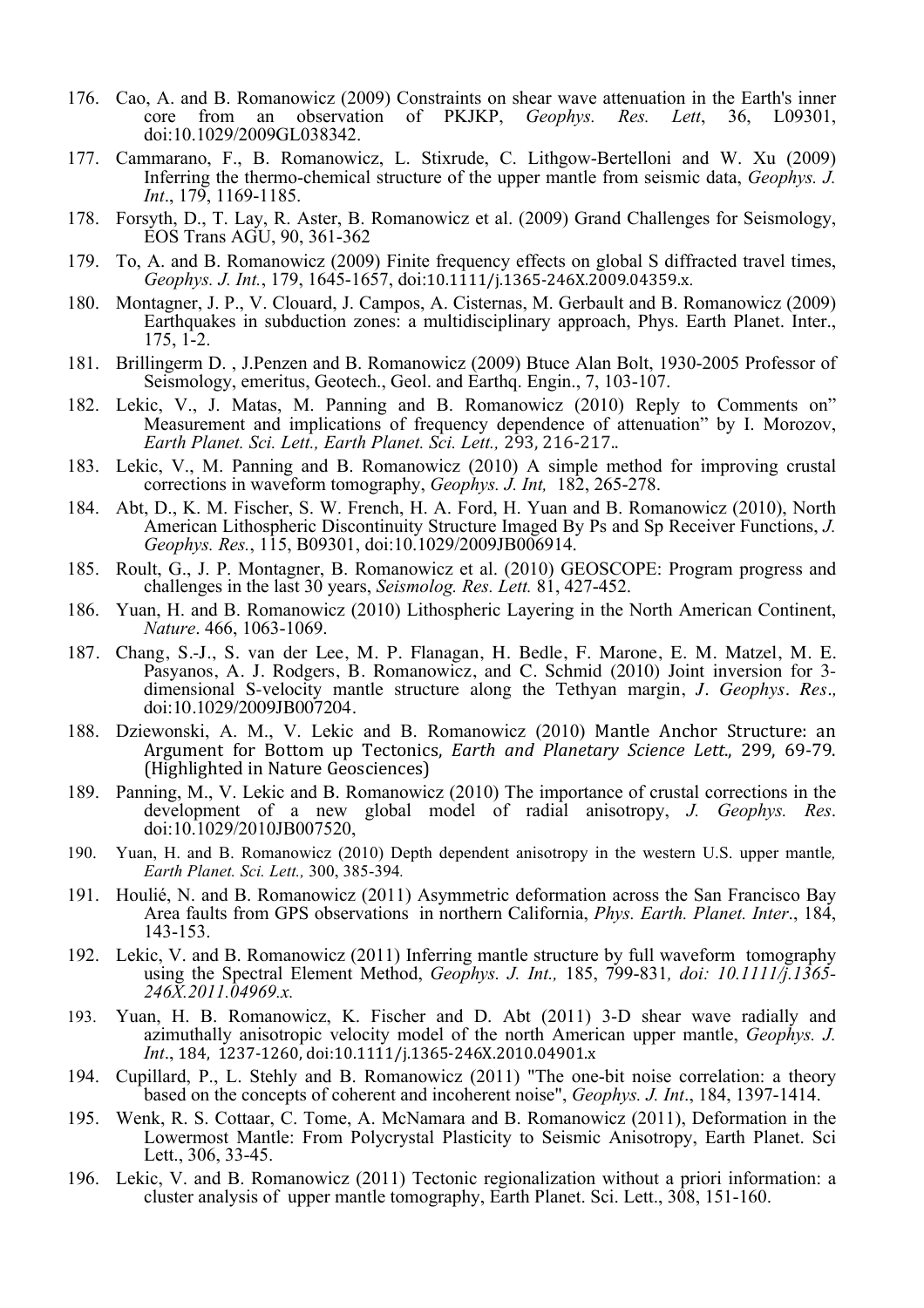- 197. Stehly, L., P. Cupillard and B. Romanowicz (2011) Towards improving ambient noise tomography using simultaneously curvelet denoising filters and SEM simulation of ambient noise, *C.R. Geoscience*, 343, 591-599.
- 198. Wang,Z., J. Chong, S. Ni and B. Romanowicz (2011) Determination of focal depth by two waveform based methods: a case study for the 2008 Panzhihua earthquake, Earthq. Sci., 24, 321-328.
- 199. Romanowicz, B. and H. Yuan (2012) On the interpretation of SKS splitting measurements in the presence of several layers of anisotropy*, Geophys. J. Int.,* 188, 1129-1140.
- 200. Panning, M., A. Cao, A. Kim and B. Romanowicz (2012) Non-linear 3D Born shear waveform tomography in southeast Asia, *Geophys. J. Int*., 188, 1129-1140.
- 201. Montagner, J.P., C. Larmat, Y. Capdeville, M. Fink, H. Phung, B. Romanowicz, E. Clévédé, H. Kawakatsu (2012) Time reversal method and cross-correlation tehcniques by normal mode theory: a three-point problem, *Geophys. J. Int*., 191, 637-652.
- 202. Lekic, V., S. Cottaar, A. Dziewonski and B. Romanowicz (2012) Cluster analysis of global lower mantle tomography: anew class of structure and implications for chemical heterogeneity *Earth. Planet. Sci. Lett* 357-358, 68-77.
- 203. Zheng Z. and B. Romanowicz (2012) "Do double "SS precursors" mean double discontinuities Geophys. J. Int., 191, 1361-1373.
- 204. Cottaar, S. and B. Romanowicz (2012) An unusually large ULVZ at the base of the mantle near Hawaii, *Earth. Planet. Sci. Lett*., 355-356, 213-222.
- 205. Zhang, R., Q. Wu, Y. Li and B. Romanowicz (2012) Lateral variations in SH velocity structure of the transition zone beneath Korea and adjacent regions*, J. Geophys. Res*., 117, B09315.
- 206. Cottaar, S. and B. Romanowicz (2013) Observations of changing anisotropy across the southern margin of the African LLSVP, *Geophys. J. Int.*, doi: 10.1093/gji/ggt285
- 207. Durand, S., J. Matas, S. Ford, Y. Ricard, J.P. Montagner and B. Romanowicz (2013) Insights from ScS-S measurements on deep mantle attenuation, *Earth Planet. Sci. Lett*., 374, 101- 110.
- 208. French, S., V. Lekic and B. Romanowicz (2013) Waveform Tomography Reveals Channeled Flow at the Base of the Oceanic Asthenosphere, *Science*, 342, 227- 230.
- 209. Masson, Y., P. Cupillard, Y. Capdeville and B. Romanowicz (2014) On the numerical implementation of time reversal mirrors for tomographic imaging, *Geophys. J. Int.,* 196, 1580-1599, doi: 10.1093/gji/ggt459.
- 210. Taira, T., Z. Zheng and B. Romanowicz (2013) On the systematic long period noise reduction on ocean floor broadband seismic sensors collocated with differential pressure gauges, *Bull. Seism. Soc. Am.,* 10.1785/0120130015, 104, 247-259.
- 211. Bodin, T., H. Yuan and B. Romanowicz (2014) Inversion of receiver functions without deconvolution - application to the Indian craton, *Geophys. J. Int*., 196, 1025- 1033.
- 212. Carlson, R. W., E. Garnero, T. M. Harrison, J. Li, M. Manga, W. F. McDonough, S. Mukhopadhyay, B. Romanowicz, D. Rubie, Q. Williams, and S. Zhong (2014) How did Early Earth become our modern World?, *Ann. Rev. Earth Planet. Sci.,* doi: 10.1146/annurev-earth-060313-055016, in press.
- 213. Yuan, H., S. French, P. Cupillard, B. Romanowicz (2014) Lithospheric expression of geological units in central and eastern North America from full waveform tomography, *Earth and Planet. Sci. Lett.*,, 402, 176- 186 http://dx.doi.org/10.1016/j.epsl.2013.11.057
- 214. Cottaar, S., M. Li, A. McNamara, R. Wenk and B. Romanowicz (2014) Synthetic anisotropy models within a slab impinging on the core-mantle boundary, *Geophys. J. Int., 199, 164- 177. doi:10.1093/gji/ggu244*
- 215. French, S. and B. Romanowicz (2014) Whole-mantle radially anisotropic shear-velocity structure from spectral-element waveform tomography, GJI, 199, 1303-1327.
- 216. Meschede, M. and B. Romanowicz (2015) Lateral heterogeneity scales in regional and global upper mantle shear velocity models, *Geophys. J. Int*, 200, 1078-1095.
- 217. Weber, M., C. Wicks, Y. LeStunff , B. Romanowicz and F. Krüger (2015) Seismic evidence for a steeply dipping reflector -stagnant slab in the mantle transition zone, *Geophys. J. Int*., 200, 1237- 1253.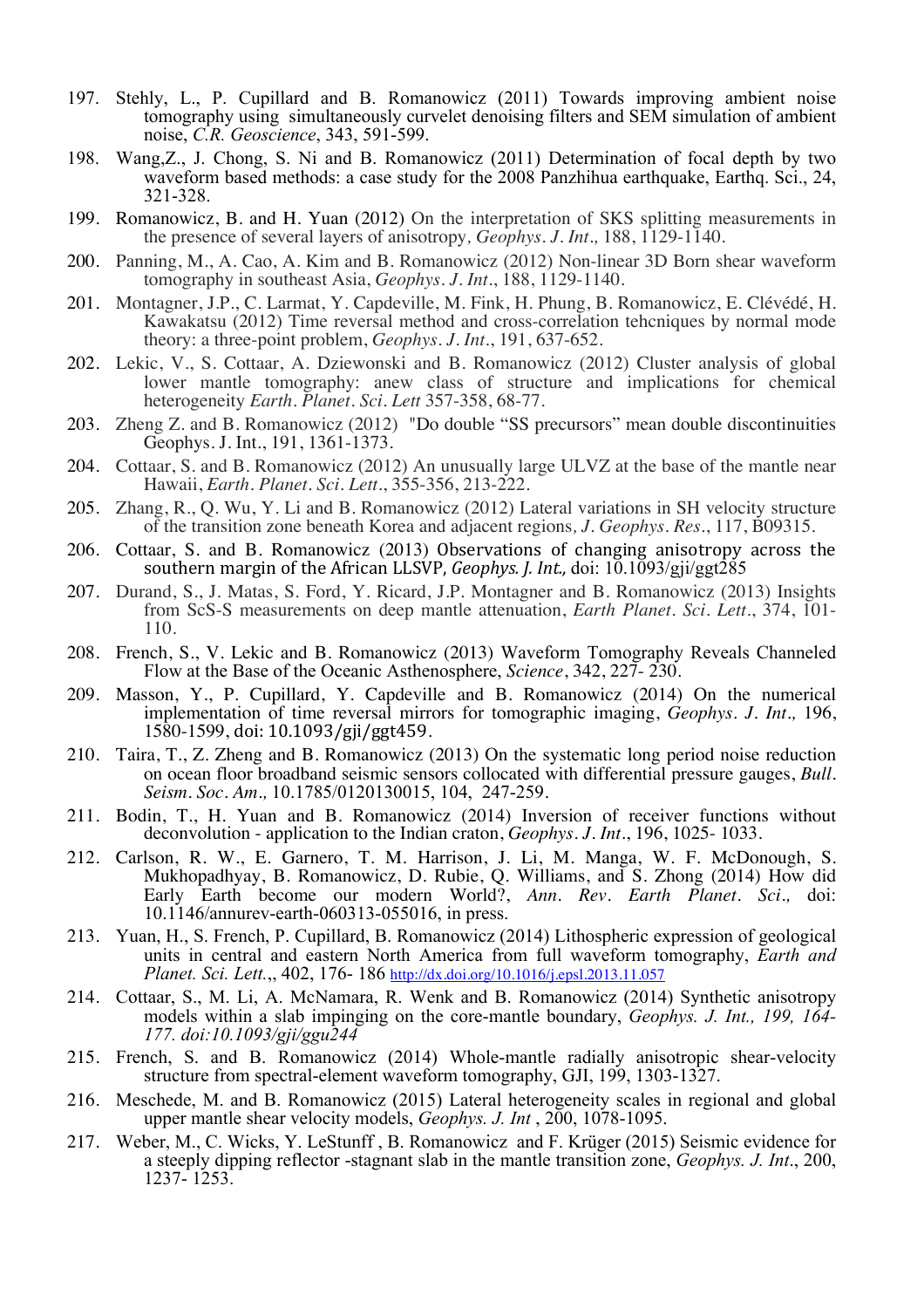- 218. Bodin, T., Y. Capdeville, B. Romanowicz, J.P. Montagner (2015). Interpreting radial anisotropy in full-waveform tomographic models, In: "The Earth's heterogeneous Mantle", A. Khan, F. Deschamps and K. Kawai, Eds, Springer Verlag, The Earth's Heterogeneous Mantle, 105-- <sup>144</sup>
- 219. Ventosa, S. and B. Romanowicz (2015) Extraction of weak PcP phases using the slant-stacklet transform- I Method and examples, GJI, 201, 207-223.
- 220. Zheng, Z., S. Ventosa and B. Romanowicz (2015) High Resolution Upper Mantle Discontinuity Images across the Pacific Ocean from *SS* Precursors Using Local Slant Stack Filters, *Geophys. J. Int*., 202, 175-189.
- 221. Romanowicz, B. and B. J. Mitchell (2015) Deep Earth structure: Q of the Earth from crust to core, in In: Gerald Schubert (editor-in-chief) Treatise on Geophysics, 2nd edition, Oxford: Elsevier; 2015. pp. 789-827.
- 222. Dziewonski, A. M. and B. Romanowicz (2015) Deep Earth Seismology: An introduction and Overview, in Gerald Schubert (editor-in-chief) Treatise on Geophysics, 2nd edition, Oxford: Elsevier; 2015. 1-28.
- 223. French, S. W., Y. Zheng, B. Romanowicz and K. Yelick (2015) Parallel Hessian assembly for Seismic Waveform inversion using Global updates, *Proceedings of the 29th IEEE International Parallel and Distributed Processing Symposium* (2015) doi:10.1109/IPDPS.2015.58.
- 224. French, S. W. and B. Romanowicz (2015) Broad plumes Rooted At The Base Of The Earth's Mantle Beneath Major Hotspots, Nature, 525, 95-99.doi:10.1038/nature14876.
- 225. Adam, J. and B. Romanowicz (2015), Global scale observations of scattered energy near the inner core boundary: Seismic constraints on the base of the outer core, *Phys. Earth. Planet. Inter*.,245, 103-116.
- 226. Ventosa, S. and B. Romanowicz (2015), Extraction of weak *PcP* phases using the slantstacklet transform – II: constraints on lateral variations of structure near the core–<br>mantle boundary, *Geophys. J. Int.*, 203, 1227-1245.
- 227. Meschede, M. and B. Romanowicz (2015) Non-Stationary Spherical Random Media and their Effect on Long Period Mantle Waves, *Geophys. J. Int*., 203, 1605-1625. doi: 10.1093/gji/ggv356.
- 228. Romanowicz, B., A. Cao, B. Godwal, R. Wenk, R. Jeanloz and S. Ventosa (2016) Seismic anisotropy in the Earth's innermost inner core: testing structural models against mineral physics predictions Geophys. Res. Lett., 43, 93-100.
- 229. Bodin, T., J. Leiva, B. Romanowicz, V. Maupin, and H. Yuan (2016) Imaging Anisotropic Layering with Bayesian Inversion of Multiple Data Types, Geophys. J. Int., 206, 605-629.
- 230. To, A., Y. Capdeville and B. Romanowicz (2016) Anomalously low amplitude of S waves produced by the 3D structures in the lower mantle, *Phys. Earth Planet. Inter.*, 256, 26-36.
- 231. Caló, M., T. Bodin and B. Romanowicz (2016) Layered structure in the upper mantle across n orth America from inversion of long and short period seismic data, *Earth Planet. Sci. Lett.,* 449, 164-175. https://doi.org/10.1016/j.epsl.2016.05.054
- 232. Masson, Y. and B. Romanowicz (2017) Fast computation of synthetic seismograms within a medium containing remote localized perturbations A numerical solution to the scattering problem, *Geophys. J. Int.*, 208(2), 674-692.
- 233. Romanowicz, B. and R. Wenk (2017) Anisotropy in the Deep Earth, Phys. Earth Planet. Inter., 269, 58-90. doi:10.1016/j.pepi.2017.05.005.
- 234. Masson, Y. and B. Romanowicz (2017) Box Tomography: Localised imaging of remote targets buried in an unknown medium, a step forward for understanding key structures in the deep Earth, *Geophys. J. Int., 211, 141-163* https://doi.org/10.1093/gji/ggx141
- 235. Romanowicz, B., M. Hirschmann, L. Kellogg, M. Manga, S. Mukhopadhyay, B. Buffett (2017) Advancing Geoscience Research through CIDER, GSA Today, v. 27, https://doi.org/10.1130/GSATG329GW.1.
- 236. Yuan, K. and B. Romanowicz (2017) Seismic evidence for partial melting at the root of Major Hotspot Plumes, *Science*, 357, 393-397.doi:10.1126/science.aan0760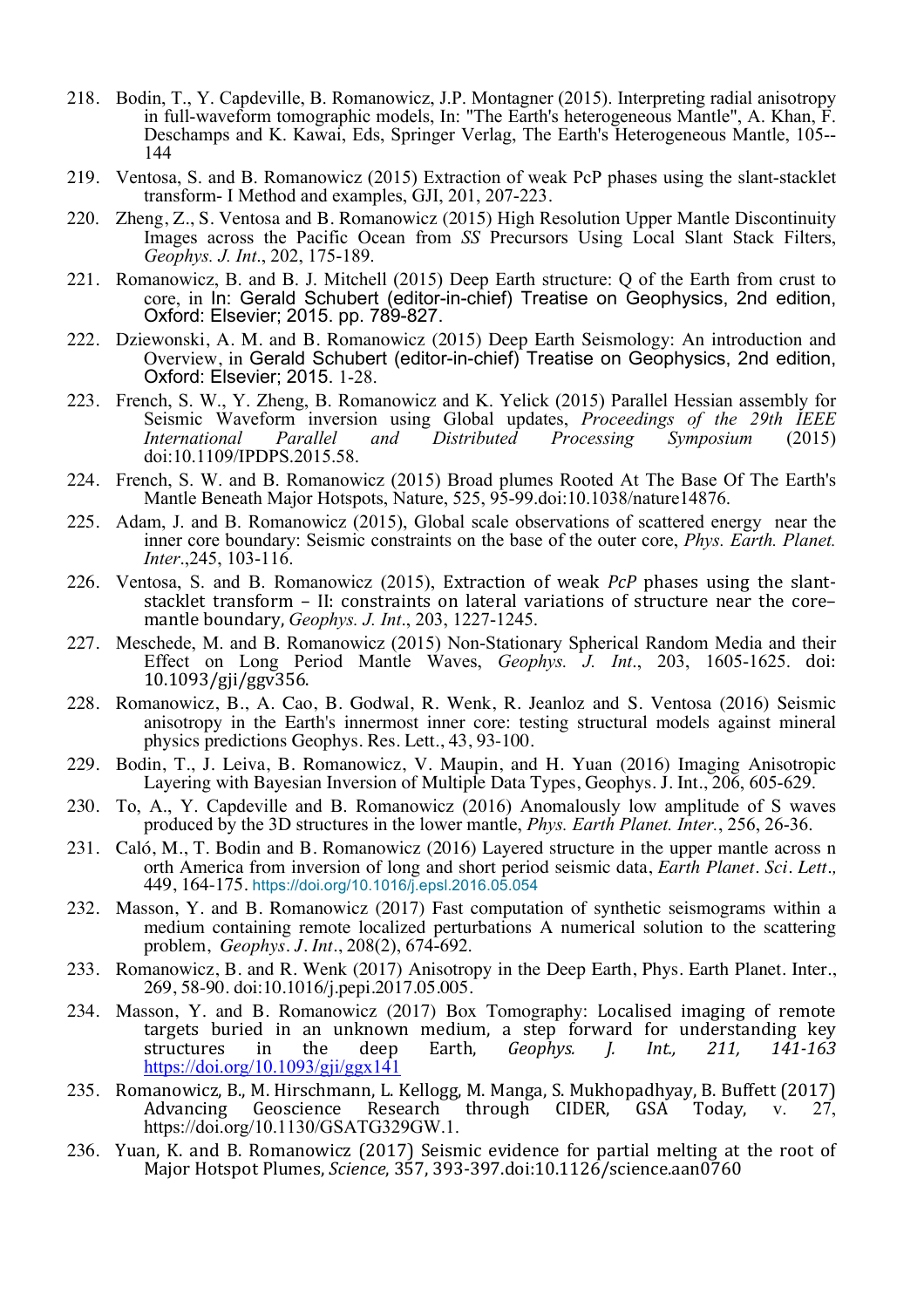- 237. Karaoglu, H. and B. Romanowicz (2017) Full Waveform Inversion for Global Attenuation Imaging: A Comparative Assessment of Several Different Approaches, Geophys. J. Int., 212, 807–826
- 238. Adam, J., A. Ibourichène, and B. Romanowicz (2017) Observation of core sensitive phases: constraints on the velocity and attenuation profile in the vicinity of the inner-core boundary, Phys. Earth Planet. Inter., 275, 19-31.
- 239. Roy, C. and B. Romanowicz (2017) On the implications of a-priori constraints in transdimensional Bayesian inversion for continental lithospheric layering, J. Geophys. Res., 122, DOI: 10.1002/2017JB014968.
- 240. Frost, D. A. and B. Romanowicz (2017) Constraints on inner core anisotropy from observations of P'P', Geophys. Res. Lett.,  $4\overline{4}$ , https://doi.org/10.1002/2017GL075049.
- 241. Romanowicz, B. (2017) The buoyancy of Earth's deep mantle, N&V, Nature, 551, 308-309.
- 242. Karaoglu, H. and B. Romanowicz (2018) Inferring global Upper-Mantle Shear Attenuation structure by waveform tomography using the Spectral Element Method, Geophys. J. Int., 213, 1536-1558.
- 243. Clouzet, P., Y. Masson and B. Romanowicz (2018) Box tomography: first application to the imaging of upper mantle shear velocity and radial anisotropy structure beneath the north American continent, Geophys. J. Int., 213, 1849-1875. doi: 10.1093/gji/ggy078
- 244. Ibourichène, A. and B. Romanowicz (2018) Detection of small schale heterogeneities at the Inner Core Boundary, *Phys. Earth Planet. Inter.*, **281**, 55-67.
- 245. Smit, P. B., T. T. Janssen, T.H.C. Herbers, T. Taira and B. A. Romanowicz (2018) Infragravity wave radiation across the shelf break, J. Geophys. Res.  $(Oceans)$ , 123, doi: 10.1029/2018JC013986
- 246. Romanowicz, B. (2018) A deep earthquake puzzle resolved, N&V, Nature Geosc.
- 247. Garber, J., S. Maurya, J.-A. Hernandez, M.S. Duncan, L. Zheng, H. L. Zhang, U. Faul, C. McCammon, J. P. Montagner, L. Moresi, B. Romanowicz, R. L. Rudnick and L. Stixrude (2018) Multidisciplinary Constraints on the Abundance of Diamond and Eclogite in the Multidisciplinary Constraints on the Abundance of Diamond and Eclogite in the Cratonic Lithosphere, *G-Cubed*, DOI: 10.1029/2018GC007534
- 248. Chandler, B., K. Yuan, M. Li, S. Cottaar, B. Romanowicz, C. N. Tomé and H. R. Wenk (2018) A refined approach to model anisotropy in the lowermost mantle, IOP Conf. Ser.: Mater. Sci. Eng., 375, 012002, ICOTOM-18, doi:10.1088/1757-899X/375/1/012002.
- 249. Frost, D. A. and B. Romanowicz (2019) On the orientation of the fast and slow directions of anisotropy in the deep inner core, *Phys. Earth Planet. Inter.*, 286, 101-110. doi:10.1016/j.pepi.2018.11.006
- 250. Maurya, S., T. Taira and B. Romanowicz (2019) Location of seismic "hum" sources following storms in the north Pacific ocean, G-Cubed, 20, 1454-1467, doi:10.1029/2018GC008112
- 251. Williams, C. D., S. Mukhopadhyay, M. Rudolph and B. A. Romanowicz (2019) Primitive Helium is Sourced from Seismically Slow regions in the lowermost mantle, *G-Cubed*, doi: 10.1029/2019GC008437
- 252. Romanowicz, B., L-W Chen and S. W. French (2019), Accelerating full waveform inversion via<br>source stacking and cross-correlations. *Geophys. J. Int.* 220. 308-322. source stacking and cross-correlations, *Geophys. J. Int*., 220, 308-322. doi:10.1093/gji/ggz437
- 253. Robson, A and B. Romanowicz (2019) New normal mode constraints on bulk inner core velocities and density Research Paper, *Phys. Earth Planet. Inter*., 295, 106310.
- 254. Frost, D. A., B. Romanowicz and S. Roecker (2020) Upper mantle slab under Alaska: contribution to anomalous core-phase observations on south-Sandwich to Alaska path, *Phys. Earth. Planet. Inter.*, 299, 106427.
- 255. Davaille, A., and B. Romanowicz (2020) Deflating the LLSVPs: bundles of mantle thermochemical plumes, rather than thick "stagnant" piles, *Tectonics*, 39, e2020TC006265. doi.org/10.1029/2020TC006265.
- 256. Frost, D. A. and B. Romanowicz (2021) Effects of upper mantle structure beneath Alaska on core wave absolute and differential measurements: implications for estimates of inner core anisotropy, *Phys. Earth Planet. Inter*., 314, 106713.
- 257. Frost, D. A., B. Romanowicz, M. Lasbleis and B. Chandler (2021) Seismic evidence of slow translation and preferential equatorial growth of the inner core, *Nature Geosc.*, *in press*